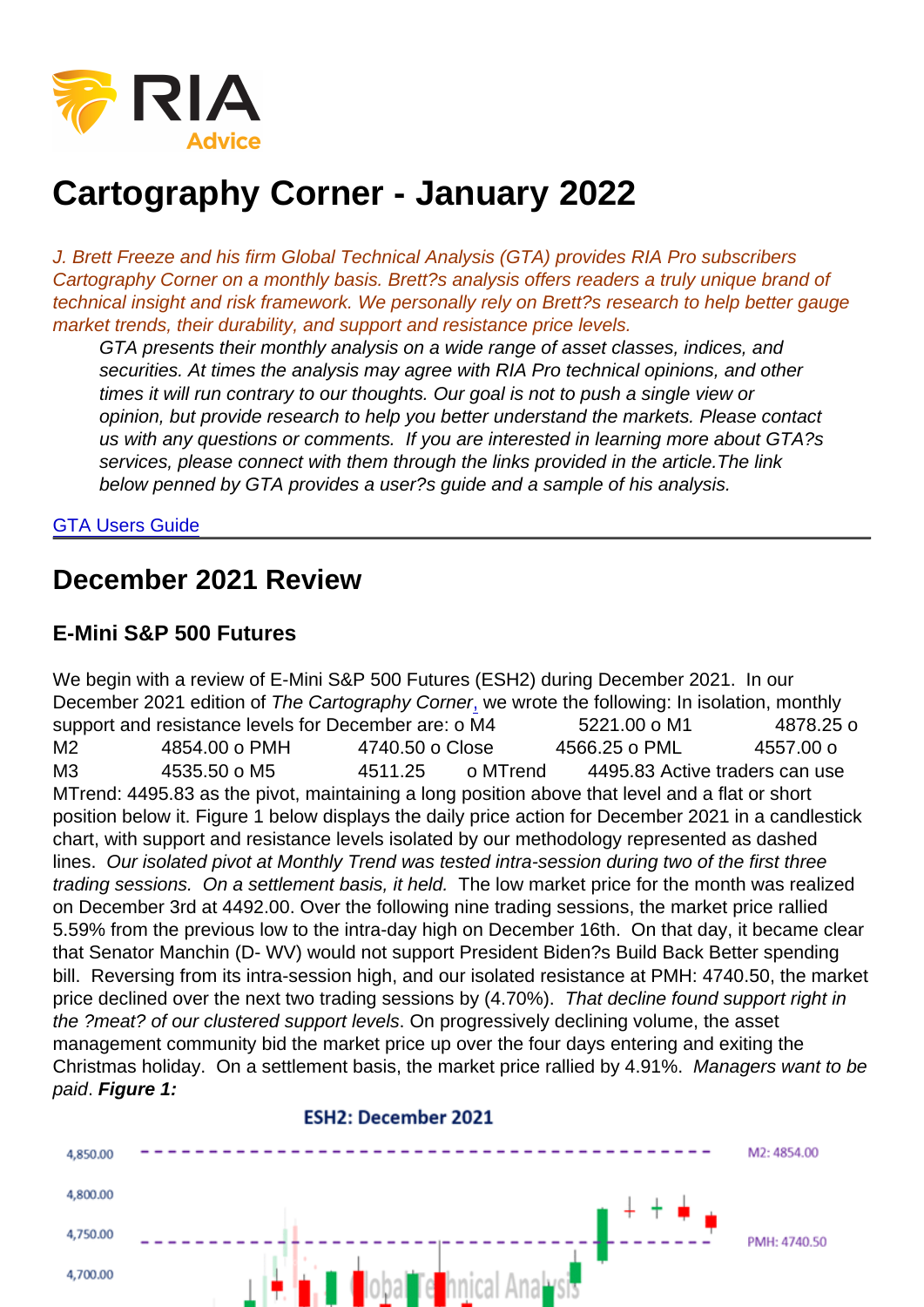#### Coffee Futures

We continue with a review of Coffee Futures (KCH2) during December 2021. In our December 2021 edition of The Cartography Corne[r,](https://www.720global.com/article/cartography-corner-july-2017-595e6d2d87eac) we wrote the following: In isolation, monthly support and resistance levels for December are: o M4 305.10 o M1 281.25 o M3 260.11 o PMH 248.20 o Close 232.20 o M2 211.60 o MTrend 207.63 o PML 201.45 o M5 187.75 Active traders can use PMH: 248.20 as the initial pivot, maintaining a long position above that level and a flat or short position below it. Figure 2 below displays the daily price action for December 2021 in a candlestick chart, with support and resistance levels isolated by our methodology represented as dashed lines. The first four trading sessions in December saw the market price ascend to 249.75 (settlement basis) ; just above our isolated pivot level at PMH: 248.20. The market price reversed, during the following trading session, from this level. This price action reinforces the following foundational tenet, as excerpted from our [Introduction and User?s Guide.](https://1drv.ms/b/s!ApS0mx9LLJjQjExkSN0TP7IE9RLe?e=5XeT8r) ?The purpose of every trading session, regardless of time-period, is to surpass the high or low of the previous trading session. If that were not the case, market prices would never substantially change. This is simple and profound, yet, many market participants seem oblivious to it.? As noted in our December commentary, speculative positioning, structural momentum, and trend persistence were all in the extreme right tail of their distributions. Collectively, these cautioned a high probability of the realized December price action. The remainder of December saw the market price decline into the middle of our isolated range between resistance at PMH: 248.20 and support at M2: 211.60. Active traders following our analysis executed two trades, realizing a gain of 4.98%. Figure 2:

## January 2022 Analysis

We begin by providing a monthly time-period analysis of E-Mini S&P 500 Futures (ESH2). The same analysis can be completed for any time-period or in aggregate. Trends: o Daily Trend 4775.25 o Current Settle 4758.50 o Weekly Trend 4686.89 o Monthly Trend 4597.08 o Quarterly Trend 4381.64 The relative positioning of the Trend Levels is bullish. Think of the relative positioning of the Trend Levels like you would a moving-average cross. In the quarterly time-period, the chart shows that E-Mini S&P 500 Futures are ?Trend Up?, having settled above Quarterly Trend for seven quarters. Stepping down one time-period, the monthly chart shows that E-Mini S&P 500 Futures are ?Trend Up?, having settled above Monthly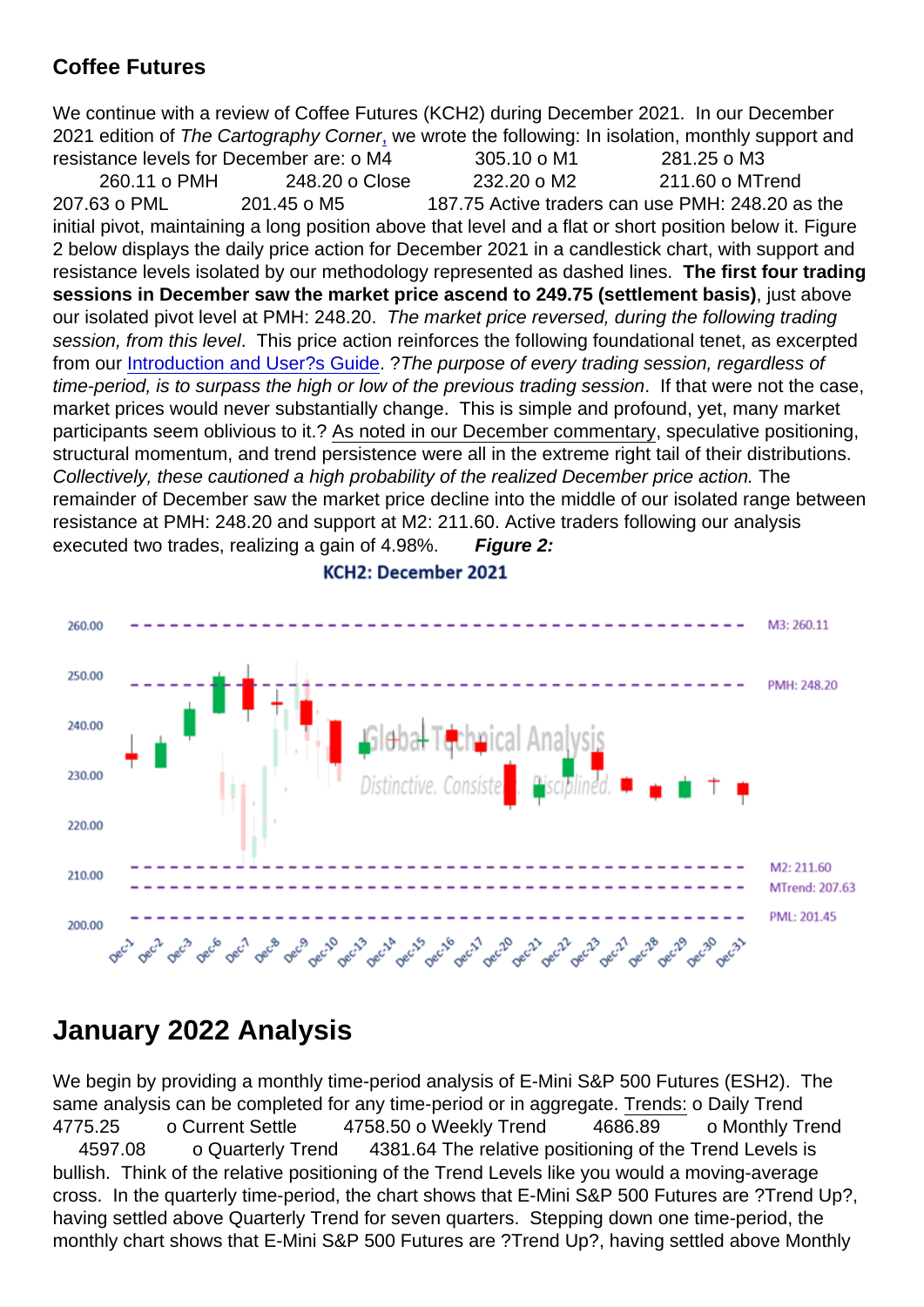Trend for three months. Stepping down to the weekly time-period, the chart shows that E-Mini S&P 500 Futures are ?Above Trend: 2 Weeks?. One rule we have is to anticipate a two-period high (low), within the following four to six periods, after a Downside (Upside) Exhaustion level has been reached. The signal was given the week of November 22nd to anticipate a two-week high within the next four to six weeks. That high was achieved the week of December 13<sup>th</sup>. A signal was given again in December (within the first three trading sessions) to anticipate a two-month high within the next four to six months. By the end of December, that high was also achieved. We have not run the statistics, but we have been using this methodology for 27 years? receiving a monthly signal and fulfilling it intra-month is a rare event . Support/Resistance: In isolation, monthly support and resistance levels for January are: o M4 5042.50 o M3 4950.75 o M1 4859.00 o PMH 4799.75 o Close 4758.50 o MTrend 4597.08 o PML 4492.00 o M2 4427.00 o M5 4243.50 Active traders can use PMH: 4799.75 as the pivot, maintaining a long position above that level and a flat or short position below it.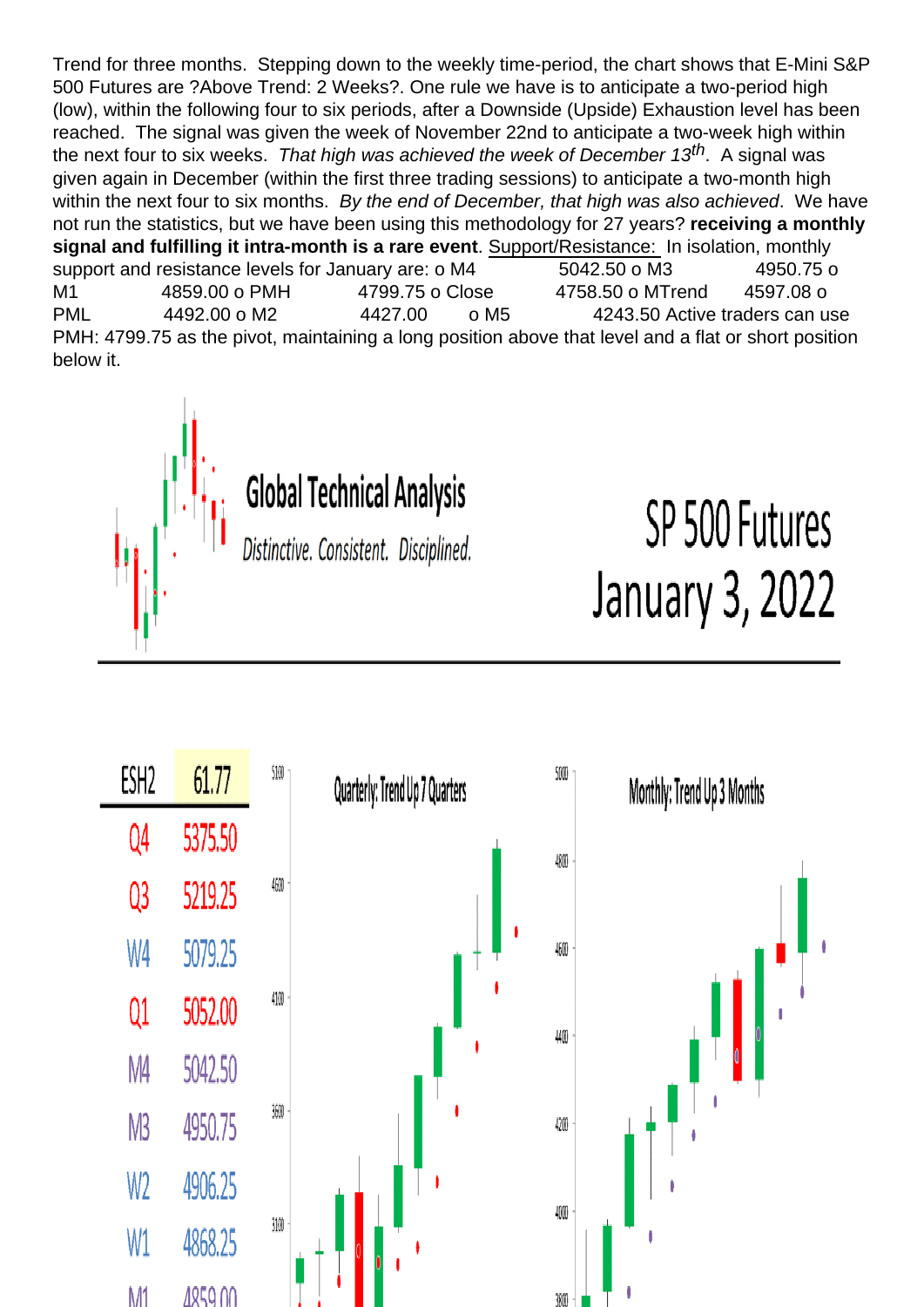#### Gold Futures

For January, we focus on Gold Futures. We provide a monthly time-period analysis of GCG2. The same analysis can be completed for any time-period or in aggregate. Trends: o Current Settle 1828.60 o Daily Trend 1811.36 o Weekly Trend 1803.30 o Monthly Trend 1796.79 o Quarterly Trend 1791.29 The relative positioning of the Trend Levels is as bullish as possible. Think of the relative positioning of the Trend Levels like you would a moving-average cross. As can be seen in the quarterly chart below, gold is ?Above Trend: 1 Quarters?. Stepping down one time-period, the monthly chart shows that gold is ?Above Trend: 1 Months?. Stepping down to the weekly time-period, the chart shows that gold is ?Trend Up?, having settled above Weekly Trend for three weeks. Speculative positioning, structural momentum, and trend persistence are all essentially neutral. We encourage clients to review those graphs on the website. Support/Resistance: In isolation, monthly support and resistance levels for January are: o M4 1900.90 o M3 1880.70 o PMH 1829.70 o Close 1828.60 o MTrend 1796.79 o QTrend 1791.29 o M1 1779.42 o PML 1753.00 o M2 1747.50 o M5 1626.02 Active traders can use QTrend: 1791.29 as the initial pivot, maintaining a long position above that level and a flat or short position below it.